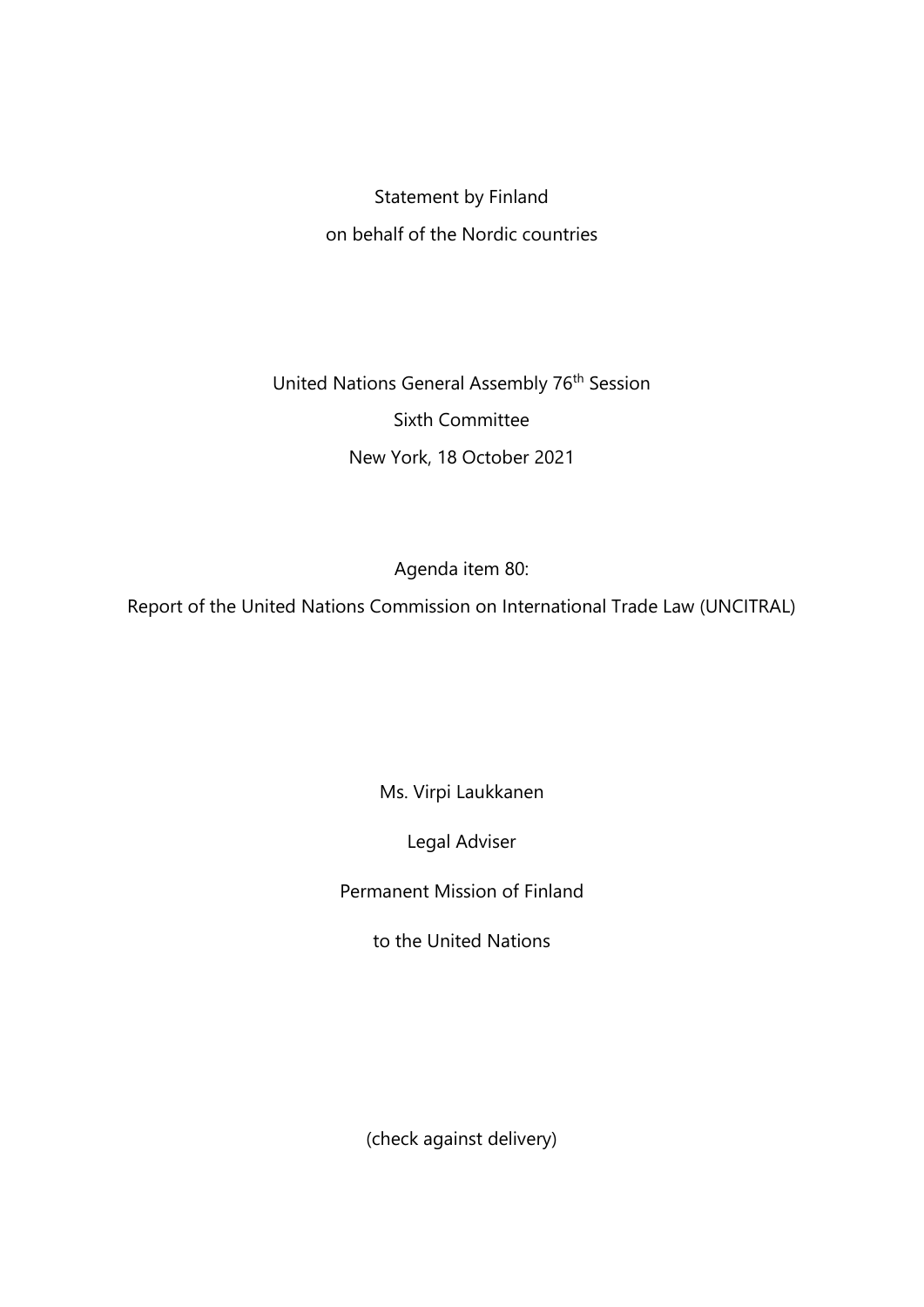## Madam Chair,

I have the honor to speak on behalf of the Nordic countries Denmark, Iceland, Norway, Sweden and my own country, Finland on the report of the United Nations Commission on International Trade Law (UNCITRAL).

The Nordic countries wish to reiterate our support for the vital role that the Commission has to play in furthering rules-based cooperation in an economically interdependent world. We also appreciate the valuable efforts undertaken by the Commission aiming at maintaining close cooperation with other key international organizations active in the field of international commercial and trade law.

We note with particular satisfaction and even admiration the way the Commission and its Secretariat have been able to further ongoing work under exceptional circumstances caused by the COVID-19 pandemic. What is more, work has been carried out flexibly and in constructive spirit through these demanding times.

During this year's session, the Commission adopted a number of texts. "The UNCITRAL Legislative Guide on a Limited Liability Enterprises" and "the Legislative Recommendations on Insolvency of Micro- and Small Enterprises" will no doubt contribute to stable small-scale economic activity particularly in developing countries. In the field of commercial mediation, "the UNCITRAL Mediation Rules", "the UNCITRAL Notes on Mediation" and "the Guide to Enactment and Use of the UNCITRAL Model Law on International Commercial Mediation and International Settlement Agreements Resulting from Mediation" are important texts in fostering access to justice through mediation. Lastly, "the UNCITRAL Expedited Arbitration Rules" enhance the solution of commercial disputes in a cost- and time-effective manner. These impressive results speak volumes of the efficiency of the Commission and the Secretariat in the midst of challenging circumstances.

The Nordic countries welcome commencement of work in **Working Group I (Micro, Small and Medium-sized Enterprises)** on the micro, small, and medium-sized enterprises' access to credit. That new topic will nicely complement work successfully carried out by the Working Group.

The **Working Group II (Arbitration and Conciliation / Dispute Settlement)** continued its valuable work in the field of arbitration and conciliation and was now mandated to take up issues related to early dismissal and adjucation. We look forward to taking part in deliberations.

**Working Group III (Investor State Dispute Settlement, ISDS)** continues its excellent work with strong commitment to reform Investor State Dispute Settlement. The Working Group has addressed a number of concrete and important reform elements like the means to address frivolous claims. Informal meetings among delegations to exchange views on various drafts proved very useful. The Nordic countries take this opportunity to commend the Working Group for its progress and look forward to actively contributing to its important work.

We appreciate work in the **Working Group VI (Judicial Sale of Ships)** on clarifying rules on certain aspects of judicial sale of ships and continue to follow closely the work as it progresses.

Finally, we would like to express our support to further exploratory work to be carried in relation to **negotiable multimodal transport documents** as well as **legal issues related to the digital economy**.